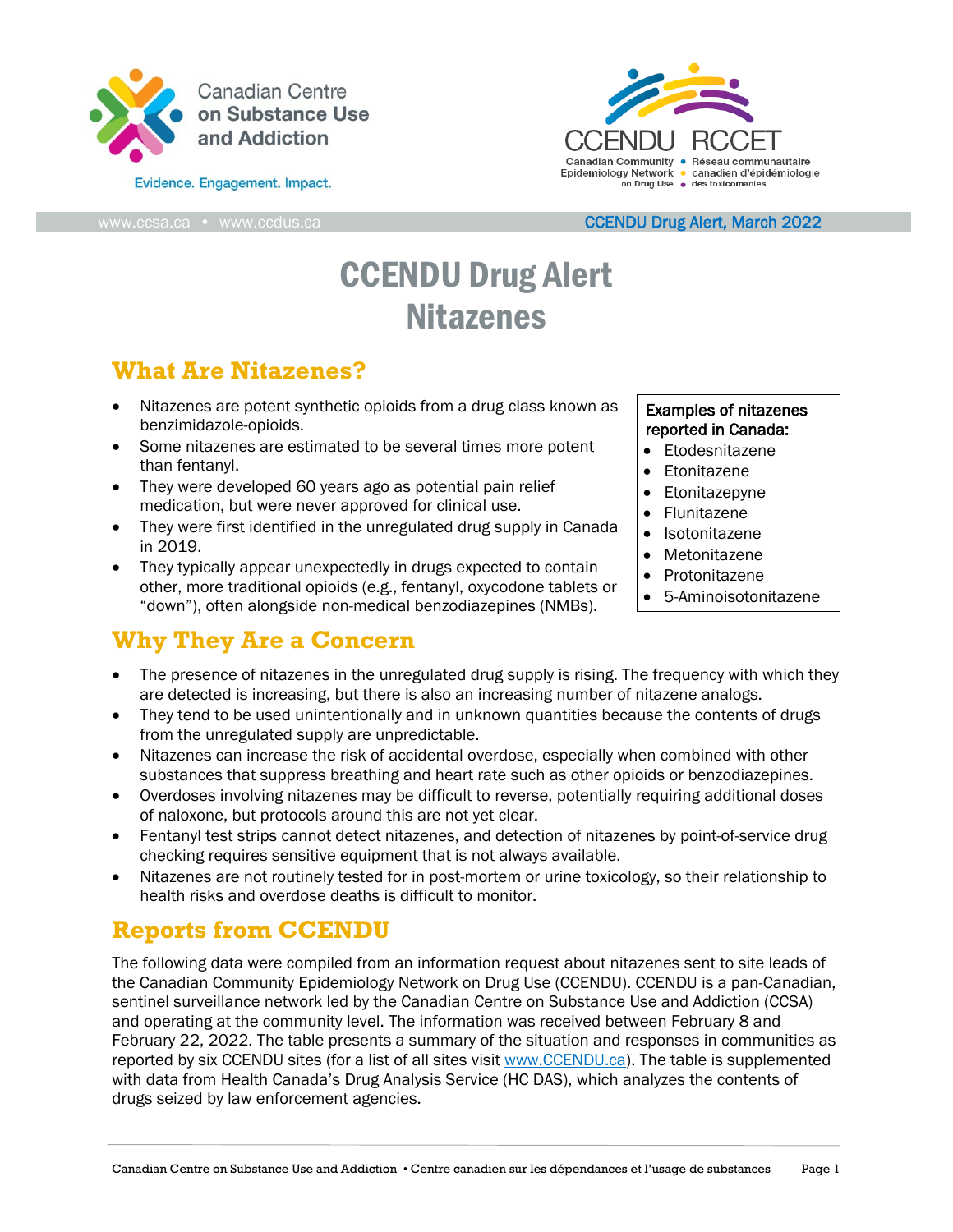

| <b>CCENDU Site</b>                 | <b>Local situation</b>                                                                                                                                                                                                                                                                                                                                                                                                                                                                                                                                                                                                                                                                                                                                                                                         | <b>Local responses</b>                                                                                                                                                                                                                                                                                                                                                                                                                                                                                                                                                                                                                                                                                                                                                |
|------------------------------------|----------------------------------------------------------------------------------------------------------------------------------------------------------------------------------------------------------------------------------------------------------------------------------------------------------------------------------------------------------------------------------------------------------------------------------------------------------------------------------------------------------------------------------------------------------------------------------------------------------------------------------------------------------------------------------------------------------------------------------------------------------------------------------------------------------------|-----------------------------------------------------------------------------------------------------------------------------------------------------------------------------------------------------------------------------------------------------------------------------------------------------------------------------------------------------------------------------------------------------------------------------------------------------------------------------------------------------------------------------------------------------------------------------------------------------------------------------------------------------------------------------------------------------------------------------------------------------------------------|
| <b>British</b><br>Columbia         | Drug checking services, including Vancouver Island Drug<br>Checking (VIDC) and 14 sites coordinated by the B.C. Centre<br>on Substance Use (BCCSU), first identified a nitazene in Jan.<br>2021. VIDC identified isotonitazene in 12 samples in 2021;<br>of these, nine also contained fentanyl, etizolam and caffeine,<br>and six of the nine also contained metonitazene and<br>etodesnitazene. Most samples were expected to be other<br>opioids or "down." BCCSU-partnered sites have also identified<br>isotonitazene, etodesnitazene (in some cases alongside<br>clonazolam, phenacetin, erythritol, caffeine or fentanyl),<br>metonitazene and protonitazene. Protonitazene was linked to<br>nine deaths in a 2021 report, <sup>1</sup> three of which were in B.C.                                     | Distributing alerts locally, on the towardtheheart<br>website, through social media and through the<br><b>RADAR system</b><br>Ensuring availability of overdose training and take-<br>home naloxone<br>Providing free drug checking and supervised<br>consumption sites and overdose prevention services<br>for people who inject and inhale substances<br>Providing general harm reduction advice to reduce<br>overdose risk <sup>2</sup>                                                                                                                                                                                                                                                                                                                            |
| <b>Manitoba</b>                    | No information was available on the presence or use of<br>nitazenes in Manitoba. HC DAS data suggest that nitazenes<br>are not prevalent in Manitoba as only one sample submitted<br>from this province in 2020 contained isotonitazene and no<br>samples contained a nitazene in 2021.                                                                                                                                                                                                                                                                                                                                                                                                                                                                                                                        | No targeted responses for nitazenes as of Feb. 22,<br>2022. General harm reduction services are available,<br>including take-home naloxone and rapid access to<br>addictions medicine clinics throughout the province.                                                                                                                                                                                                                                                                                                                                                                                                                                                                                                                                                |
| Ontario -<br><b>Toronto</b>        | Toronto's Drug Checking Service first identified a nitazene in<br>Feb. 2021 and has since identified seven different analogs.<br>In Oct.-Dec. 2021 a nitazene was identified in 16% (n=55) of<br>samples expected to be fentanyl. This is in contrast to 5%<br>(n=19) in Apr.-Jun. 2021. Nitazenes frequently occur<br>alongside NMBs (approx. 66% of samples checked between<br>Oct. 2019 and Aug. 2021). Some of the samples expected to<br>be fentanyl contained no fentanyl at all, but instead<br>etonitazepyne and flualprazolam (an NMB). Of the 165<br>samples checked in 2021 that contained nitazenes, 24%<br>(n=39) were associated with an overdose. The Office of the<br>Chief Coroner of Ontario detected a nitazene in two deaths:<br>metonitazene in Sep. 2020 and isotonitazene in Jul. 2021. | 8 Toronto Public Health alerts (May-Dec. 2021):<br>All available under Drug Alerts & Advisories<br>Alerts from Toronto's Drug Checking Service:<br>Isotonitazene identified in Toronto's unregulated<br>$\bullet$<br>drug supply (Apr. 2021)<br>Etonitazene identified in Toronto's unregulated<br>drug supply (May 2021)<br>"Ultra potent" opioids continue to circulate in<br>$\bullet$<br>Toronto's unregulated drug supply (May 2021)<br>Ensuring availability of overdose training and take-<br>home naloxone<br>Providing free drug checking, free supervised<br>consumption services and harm reduction advice to<br>reduce overdose risk                                                                                                                      |
| Ontario-<br><b>Thunder Bay</b>     | Etonitazene was detected in a sample submitted to HC DAS<br>in Sep. 2021 and communicated as an advisory to<br>community organizations in Jan. 2022.                                                                                                                                                                                                                                                                                                                                                                                                                                                                                                                                                                                                                                                           | Tracking and alerts through the Lifeguard App<br>Issuing a Drug Strategy Advisory: Presence of<br>Etonitazene identified in sample of drugs seized by<br>Thunder Bay Police (Jan. 2021)<br>Ensuring availability of and training on naloxone<br>Providing supervised consumption services and harm<br>reduction advice to reduce overdose risk                                                                                                                                                                                                                                                                                                                                                                                                                        |
| $Queue$ bec $-$<br><b>Province</b> | Isotonitazene was first detected in a sample submitted to HC<br>DAS in 2019, and protonitazene in 2021. Since then, they<br>have both been detected on a regular basis. These two are<br>almost always detected alone and in tablet form, whereas<br>other, less frequently detected nitazenes (etodesnitazene,<br>metonitazene, etonitazepyne) tend to appear in powder form<br>and alongside fentanyl or etizolam (an NMB). According to<br>regional health advisories, several tablets sold as oxycodone<br>or hydromorphone contained nitazenes instead of the<br>expected substance. Since 2020, isotonitazene was detected<br>in 25 suspected overdose deaths and protonitazene in seven.                                                                                                                | Regional public health advisories:<br>Isotonitazène : nouvel opioïde de synthèse en<br>circulation (Feb. 2020)<br>Risque de décès liés à la consommation de<br>$\bullet$<br>comprimés contenant de l'isotonitazène (Nov. 2020)<br>Risque de SURDOSE dû à des comprimés<br>$\bullet$<br>contenant de l'isotonitazène (toni) (Nov. 2020)<br>Risque de SURDOSE dû à des comprimés<br>$\bullet$<br>contenant de l'isotonitazène (toni) et du<br>protonitazène (Mar. 2021)<br>$\bullet$<br>Risque de surdoses sévères et de décès liés à la<br>consommation d'un mélange de fentanyl et<br>d'étodesnitazène présent dans les drogues de rue<br>à Montréal (Oct. 2021)<br>Ensuring availability of and training on naloxone<br>Providing harm reduction services and advice |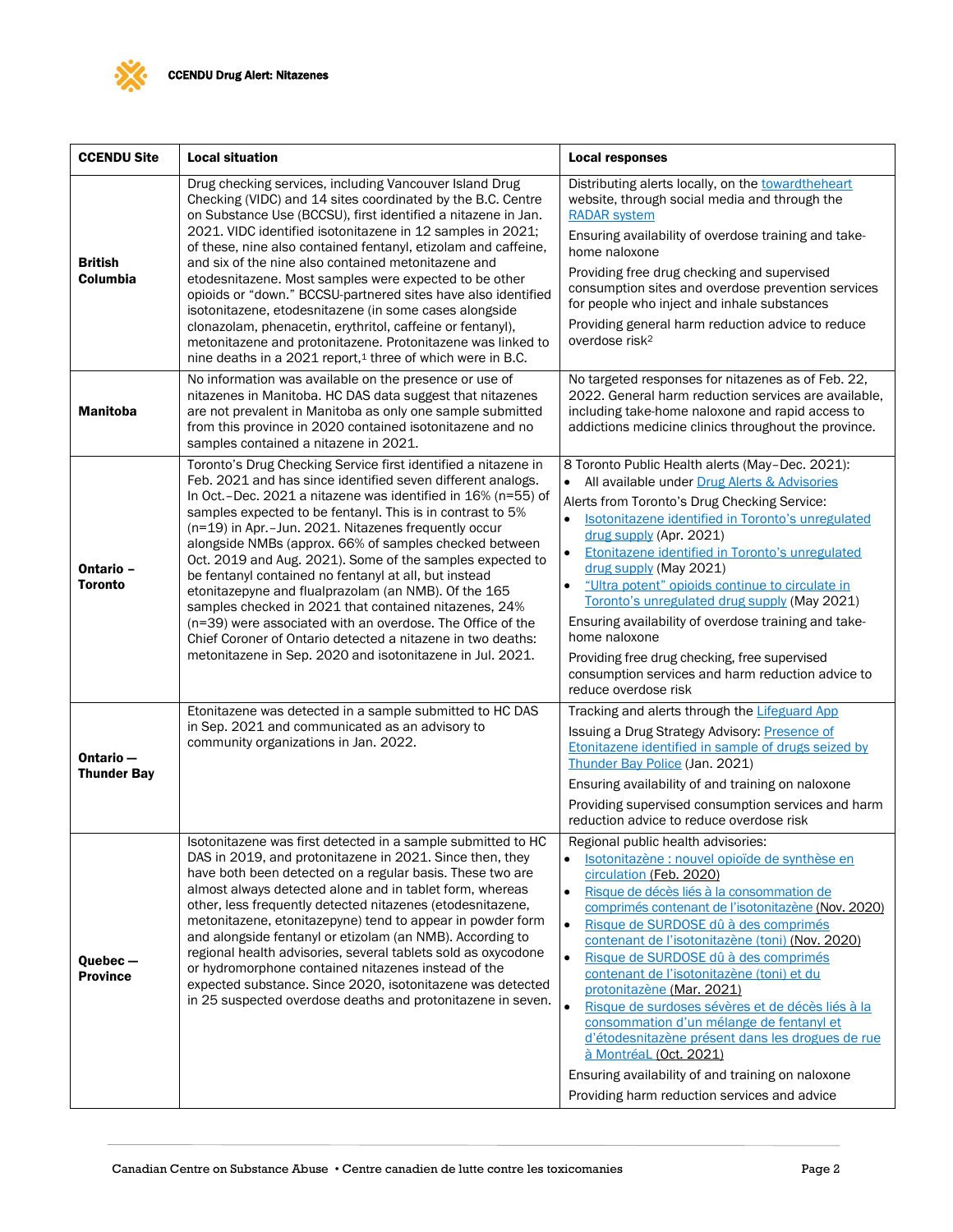

| <b>Newfoundland</b><br>and Labrador | Although the Office of the Chief Medical Examiner reported at                                                                                                                | Regional public health alert: Newfoundland and                                                                          |
|-------------------------------------|------------------------------------------------------------------------------------------------------------------------------------------------------------------------------|-------------------------------------------------------------------------------------------------------------------------|
|                                     | least one overdose case involving isotonitazene, there is little                                                                                                             | Labrador CCENDU Drug Alert: Isotonitazene                                                                               |
|                                     | evidence of nitazene presence in this province. This is<br>corroborated by detection of a nitazene in only one sample<br>analyzed by HC DAS between Jan. 2021 and Jan. 2022. | Ensuring availability of and training on naloxone<br>Providing general harm reduction advice to reduce<br>overdose risk |

1The Center for Forensic Science Research and Education, see Resources section.

<sup>2</sup> General harm reduction advice includes recommendations to use with others, stagger use in a group, do small test doses, use one substance at a time and call 911 in an emergency.

#### **Supplemental Data from HC DAS**

The figure below shows the rise of nitazenes identified in samples analyzed by HC DAS, from a total of six nitazenes reported in January 2020 to 176 reported in January 2022. Note that more than one nitazene can be identified in a single sample; in 2021, approximately 14% of nitazene-positive samples contained two or more. Although nitazenes were only detected in 0.8% of all samples analyzed and reported in 2021 (872 of 108,374 total samples), this was a four-fold increase from 0.2% in 2020 (248 of 101,809 total samples).

In 2021, 64% of all samples containing nitazenes were submitted from Ontario, 27% from Quebec, 4% from New Brunswick and 2% from Alberta.



#### Figure 1: Counts (n) of nitazenes by month

Note: Dates displayed here are the month in which samples were analyzed and reported by HC DAS. Seizure and submission of the samples may have occurred several weeks prior. Results may differ from other data presented by HC DAS due to differences in how the data are analyzed and displayed.